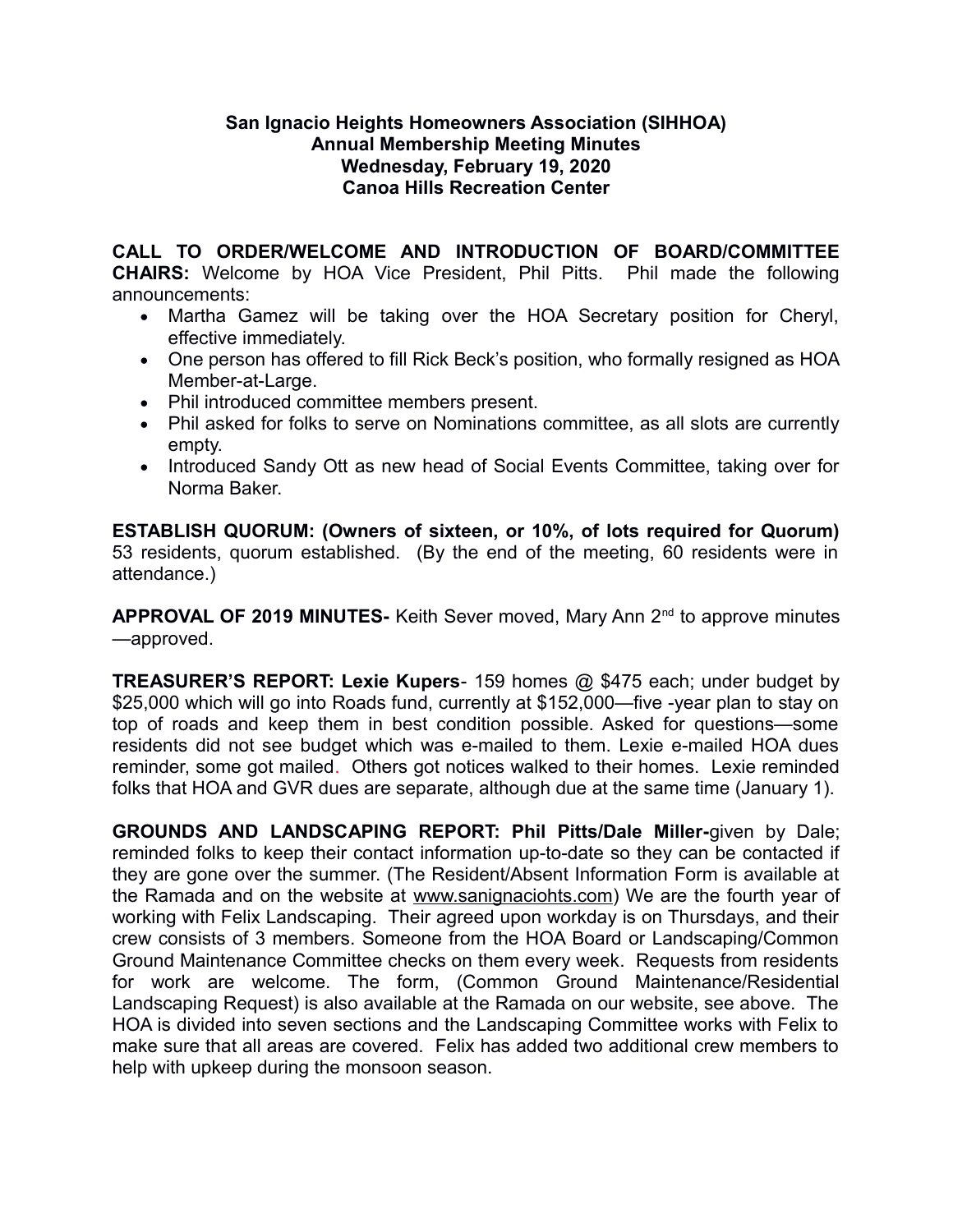The mesquite trees are now becoming a nuisance, roots coming up, blocking view, etc. Moving forward, they will be chopped or taken out entirely -- with stumps ground. See new entrance memorial from Camino del Sol onto Desert Jewel, donated by Doug Jurgens in memory of his wife. Dale gave a shout out to Addy Murtaugh and all her volunteers for great work on the common grounds. Dale asked for volunteers to all positions on the Board and committees.

**ROADS REPORT: Andy Miller-** reporting for Al Loomis. Reported we are "on schedule" for keeping roads up to date; \$15,000 for next update, \$200,000 for next updated beyond that. Our roads are in much better shape than other HOA's, due to continuous update. Andy asked for more help for Al—we'll run out of money if folks need to be hired to keep up on the work.

**BOARD ELECTIONS-** Don Julian has expressed interest in serving on the Board; moved, seconded to approve Don as new Board member; unanimously approved.

## **MEMBER PARTICIPATION TIME-**

- Keith Severs- been here for 27 ½ years, re. letter re. Management company costs vs. volunteer Board; we had Management group in the past, it was terrible, and we don't want to go back to that.
- Pam Beck- trying to keep everything current with Block Captains, website info. and printouts, etc. Gave shout out to great Block Capt. Crew—plea for help to get more volunteers. Also requested folks to please slow down, speed limit is 20 miles per hour, and she and others have been almost hit a number of times because drivers are going too fast, ignoring stop signs, etc. Reminded folks that if a driver is in an accident in our HOA due to speed, they WILL be sited by law enforcement.
- Rick Lupu raised a question about what can be done about speed limits/stop signs—everyone is obligated by rules of the CCR's when they buy into our HOA; Board DOES have the right to fine folks who violate the rules.
- Skip Masterson gave compliments to the Volunteer Landscaping group taking care of our HOA entrance, how beautiful this now looks and what a great job they're doing—they meet at 8:30 with Addy. Asked for clarification of landscaping fees, for tree removal which Lexie clarified. Wondered if we had looked into "green material" that could be used similar to Qual Creek. Al said that GVC have looked into it but no decision made yet—Mike McDonald clarified makeup of this material.
- Jack Roberts announced that Dale Miller represents our HOA at GVC, and Jack is the Vice President. He invited residents to attend tomorrow's Green Valley Council meeting @ Desert Hills. A Pima County transportation update is to be given tomorrow; the GVC is looking ahead to future needs.

Discussion of HOA volunteer Board vs. paid Management Group: resident specifically discussed HOMECO, quit/fired management, let landscape group go in one fell swoop, etc.—DON'T DO IT! Phil sited cost comparison that was sent out to all residents, and cost increase to our yearly HOA fees if we go in this direction. Lexie talked about lack